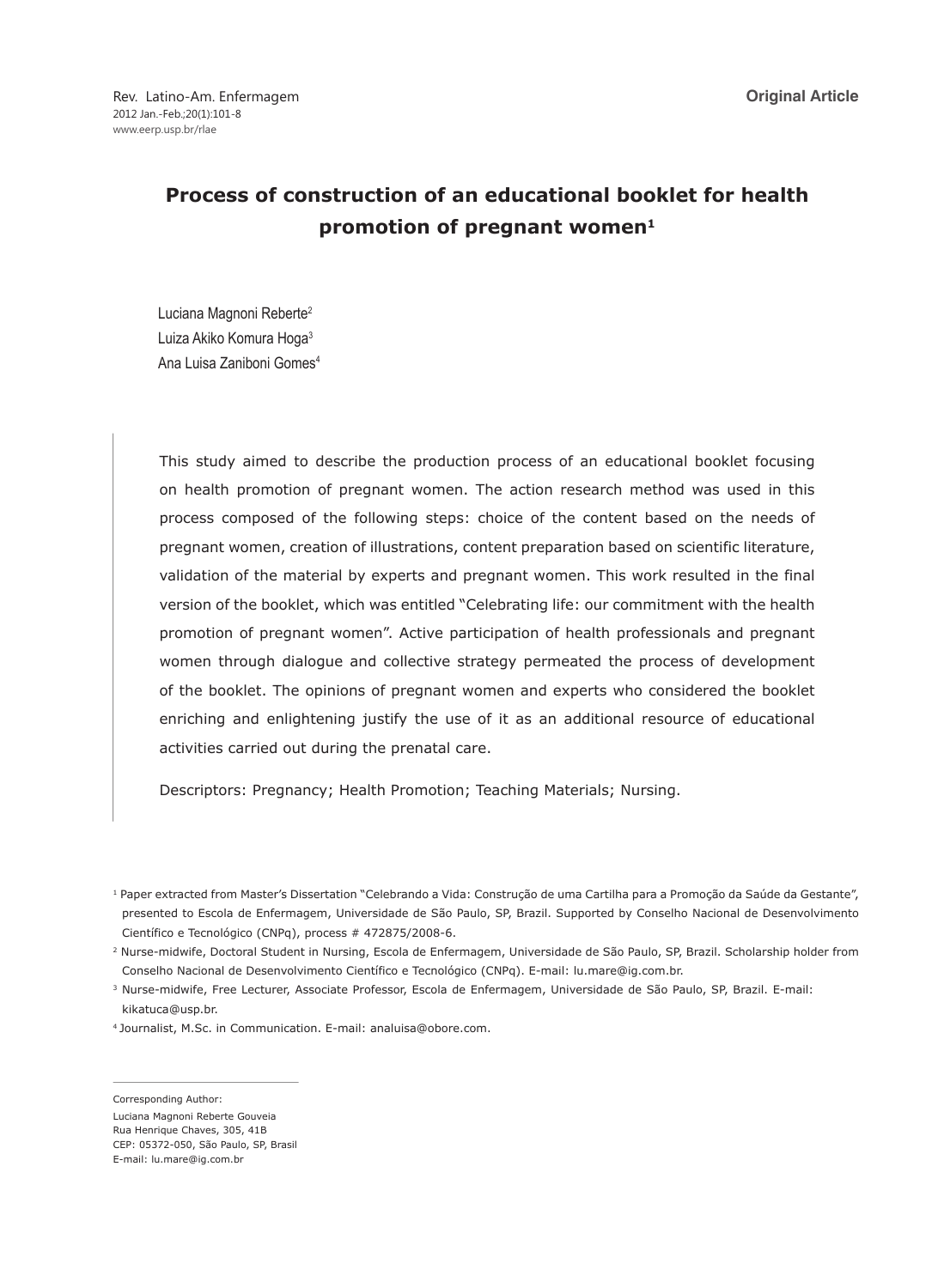# **O processo de construção de material educativo para a promoção da saúde da gestante**

Este estudo teve como objetivo descrever o processo de construção de uma cartilha educativa destinada à promoção da saúde da gestante. Utilizou-se a pesquisa-ação como método de pesquisa, e essa foi desenvolvida em cinco etapas: escolha do conteúdo, com base nas necessidades das gestantes; criação das ilustrações; preparação do conteúdo, baseado na literatura científica; validação do material por peritos e gestantes. O trabalho resultou na produção da versão final do material em formato de cartilha, que teve o título "Celebrando a Vida. Nosso compromisso com a promoção da saúde da gestante". A participação ativa dos profissionais e das gestantes, com o uso de estratégia dialógica e coletiva, permeou o processo de construção da cartilha. As opiniões das gestantes e dos peritos, que consideraram a cartilha enriquecedora e esclarecedora, justificam o uso da cartilha como recurso adicional das atividades educativas, realizadas durante o período pré-natal.

Descritores: Gravidez; Promoção da Saúde; Materiais de Ensino; Enfermagem.

# **El proceso de construcción de material educativo para la promoción de la salud de la gestante**

Este estudio tuvo por objetivo describir el proceso de construcción de una cartilla educativa destinada a la promoción de la salud de la gestante. Se utilizó la investigaciónacción como método de investigación, que fue desarrollado en cinco etapas: elección del contenido, con base en las necesidades de las gestantes; creación de las ilustraciones; preparación del contenido basado en la literatura científica; y validación del material por expertos y gestantes. El trabajo resultó en la producción de la versión final del material en formato de cartilla, que tuvo el título de "Celebrando la vida: Nuestro Compromiso con la Promoción de la Salud de la Gestante". La participación activa de los profesionales y de las gestantes, usando una estrategia dialógica y colectiva, impregnó el proceso de construcción de la cartilla. Las opiniones de las gestantes y de los expertos, que consideraron la cartilla enriquecedora y esclarecedora, justifican el uso de la cartilla como un recurso adicional de las actividades educativas realizadas durante el período prenatal.

Descriptores: Embarazo; Promoción de la Salud; Materiales de Enseñanza; Enfermería.

#### **Introduction**

The use of educational printed materials in health care is a common practice in the Brazilian Unified Health System (SUS). Handbooks for health care, guidelines, information leaflets and booklets are able to promote expressive outcomes for the participants of educational activities (1). The contribution of these materials to health promotion depends on the principles and ways of communication involved in the process of elaboration.

Communication models based on dialogue and multi-directive principles allow the existence of dialogue among people involved in the process of construction of the booklet (2). The interaction and exchange of knowledge in view of people´s life-style is an essential

aspect of this process<sup>(3)</sup>. The analysis of booklets available for pregnant women who receive prenatal care at a Unit of the SUS located in the city of Sao Paulo, southwestern of Brazil, permitted the observation of the absence of participative and communicative approach in their process of elaboration (4-5).

The adoption of these approaches is considered essential for the existence of correspondence between the needs of pregnant women and the contents of a booklet.

Based on this premise, a prenatal educational activity with participation of pregnant women and their spouses in a group was carried out before the development of this research. The educational activity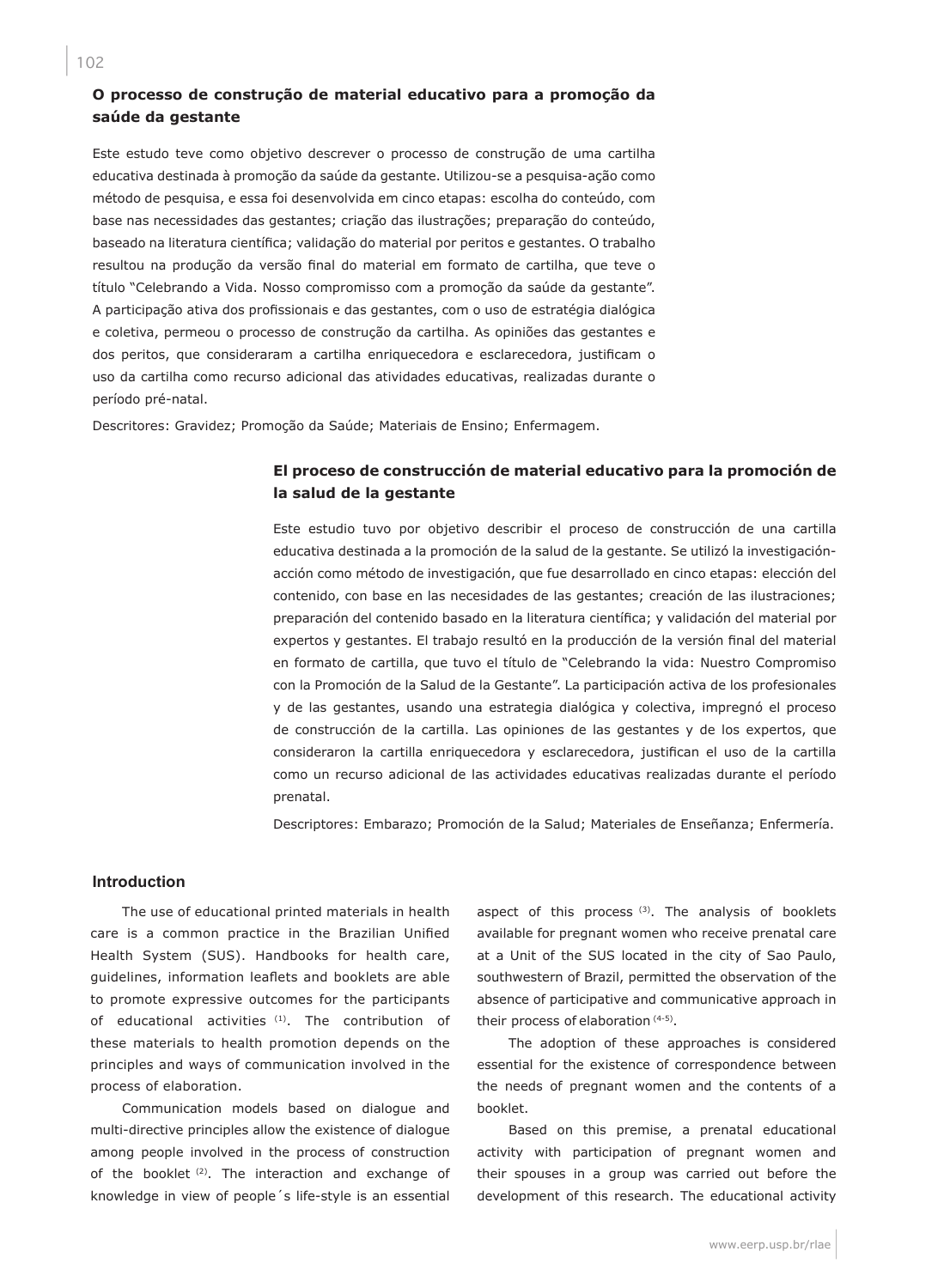was developed in a participative way during the whole process and health educational needs were identified. The acquisition of these data was an essential step for the production of the educational material and contents according to the needs of the pregnant women and their partners. This group of eight women and four spouses was conducted by a nurse midwife and a nursing student, at the outpatient department of a university hospital located in the city of Sao Paulo.

The action research method was used in all group sessions (6-7). All the participants were requested to express their own needs, in a participative and communicative manner. The participants of the group evaluated positively the strategy. They mentioned the benefits derived from the strategy and the feeling of freedom to express their own doubts and opinions. The action research method permitted the choice of the theme in the next group session, as well as the choice of the better educational strategy according to the participants` interests (8) .

The World Health Organization (WHO)(9) and the Brazilian Health Ministry (MS)<sup>(10)</sup> recommended the adoption of strategies aimed at the interests of pregnant women in prenatal care. Since 1984, when the Women's Integral Health Care Program (PAISM)<sup>(11)</sup> was implemented by the Brazilian Federal Government, the Ministry of Health stimulated the development of educational actions aimed at improving the health of pregnant women. Currently the "Humanization of the Prenatal Care Program" (PHPN) (12), which is integrated to the "National Policy for Women's Integral Health Care" (13), highlighted the essential role of women's perspective in educative actions.

The correspondence between interests and needs of the readers of booklets is a fundamental element in the process of construction of this kind of educational resource. The quality of the booklet as well as adequacy of language and illustrations are relevant (14). A high quality educative material requires reliable information and the use of clear vocabulary in order to permit an easy understanding of its contents (15).

This work was written considering the importance

of these aspects in the process of constructing educative materials and the lack of a booklet directed to pregnant women, which are constructed in a participative and communicative manner. The study aimed to describe the process developed in the elaboration of a booklet for pregnant women.

## **Methodology**

# **Theoretical framework**

Socio-constructive pedagogy, the theory developed by Paulo Freire, was used in the development of the booklet. This author influenced a new conception of empowerment, a key health promotion concept. The empowerment leads to social changes, and it is a result of the acquisition of knowledge related to discursive, cognitive and procedural capabilities (16). In education, the empowerment occurs in a context of dialogical learning. Educators and students are subjects of an educative process, and opportunities for knowledge are created with the participation of both subjects (3,17).

Freire´s educational philosophy promoted empowerment around the world. This educator defends the perspective that *awareness* is a *continuous cycle*, which is composed of dialogue and action. Interaction among people, when permeated by dialogue and critical reflection, enables the development of participatory and collective action. These actions, in turn, generate more reflections and further actions. Thus, a constant circle of actions and reactions are constituted <sup>(18)</sup>.

#### **Research design**

The action research method was followed during the whole development process of the booklet. The main presupposition of this method is the construction of knowledge in collective and participatory ways, in order to find a solution for a problem that needs to be studied. The solution found can produce positive reflexes for people, community, and society<sup>(6)</sup>.

This process was composed of five phases (Figure 1), carried out in the period from October 2007 to October 2008.



Editorial and layout work

Editorial and layout work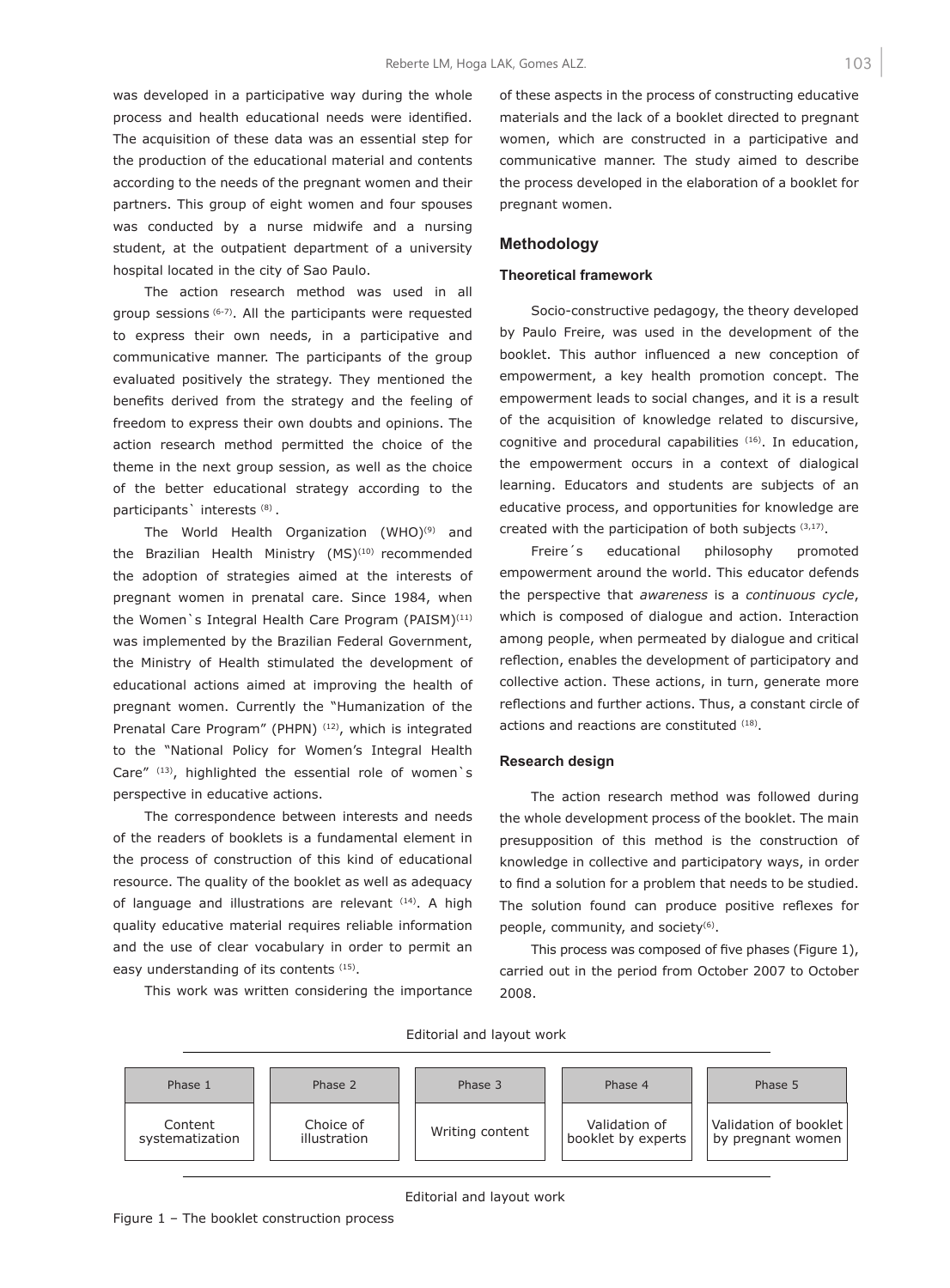The first phase was based on the needs of pregnant women and their spouses. These data were obtained when the researchers carried out nine health education meetings with a group of pregnant women and their spouses. The preliminary collection of data occurred at the outpatient department of a university hospital. The pregnant women and their spouses were invited by the nurse to participate in the group. In the first group meeting, the participants were requested to express their doubts and educational needs. They were also requested to express their preferences regarding the ways in which the meetings could be conducted. At the end of the meetings, the participants were requested to evaluate the approached contents and the educative methods utilized in the previous group meeting. The use of these resources permitted the identification of the participants´ own requirements, and promoted an active contribution in the elaboration of contents and the choice of strategies to be utilized in the next educational meeting. All meetings were tape recorded and transcribed verbatim. These data were used to guide the elaboration of the topics of booklet and main contents.

The elaboration of the content was based on scientific literature in order to guarantee reliability. Some information related to public services available for pregnant women was included in the booklet, and the reliability was confirmed by phone or e-mail.

In the second phase, text books and images on electronic pages were accessed in order to find better illustrations. Didactic images were selected and used as the basis for the elaboration of the illustrations, a work performed by a professional specialized in this issue.

In the third phase, the preliminary content was developed with attention given to the information considered as essential. This content was submitted to the editorial and layout work. The development of this phase was based on the criteria previously established for the whole booklet construction process, i.e., easy reading and content clarity.

The first version of the booklet was submitted to the evaluation of experts who validated it. The criteria adopted for the inclusion of health care providers as experts were: work in a prenatal care setting; have previous experience in health promotion activities, and have experience regarding validation of educative and didactic materials. Professional councils, organizational managers, and health care service managers were requested to introduce the professionals to accomplish the booklet validation process.

In this fourth phase, a questionnaire was used for the validating process<sup>(19)</sup>. The questions were related to adequacy of information and language and illustration. For each topic of the booklet, professionals evaluated the adequacy of information, and if it was appropriately presented, considering the reader´s perspective. Regarding language they evaluated the convenience and the ease of understanding, and if the most important concepts were approached in a clear and objective vocabulary. They also indicated possible conceptual errors. Regarding illustrations, they evaluated the appropriateness of visual composition, its attractiveness and organization as well as the quantity and adequacy of the illustrations. At the end of the validation, they were requested to provide a general opinion about the booklet. Their recommendations were integrally accepted and incorporated in the booklet. The booklet`s new version was submitted to another edition, revision and layout process.

In the fifth phase, the pregnant women were invited to participate in the study when they were waiting for a prenatal care appointment at a Public Health Care Unit in the city of Sao Paulo. The criteria adopted for the inclusion of pregnant women were: receive prenatal care, and have some literacy skills, i.e., know how to write and read. They were requested to read the booklet and analyze it in terms of understanding the vocabulary, as well as the adequacy of illustrations. They were also requested to indicate the unknown or difficult terms, and to suggest other substitutive terms considered easier and understandable.

The validation process made by the experts and pregnant women was carried out until the lack of new recommendations for changes. This criterion was followed to determine the quantity of pregnant women included in this study.

The research project was approved by the Research Ethics Committee (protocol number 660/2007) and all participants signed an informed consent term, according to the Helsinki Declaration<sup>(20)</sup>. In the informed consent for the pregnant women and professionals, the aims and procedures of their participation were presented.

## **Results**

This study was composed of 17 collaborators, 8 experts and 9 pregnant women. The experts were two nurse midwives, two obstetricians, one nursing auxiliary (NA), one licensed practical nurse (LPN), one physical educator and one registered nurse specialized in health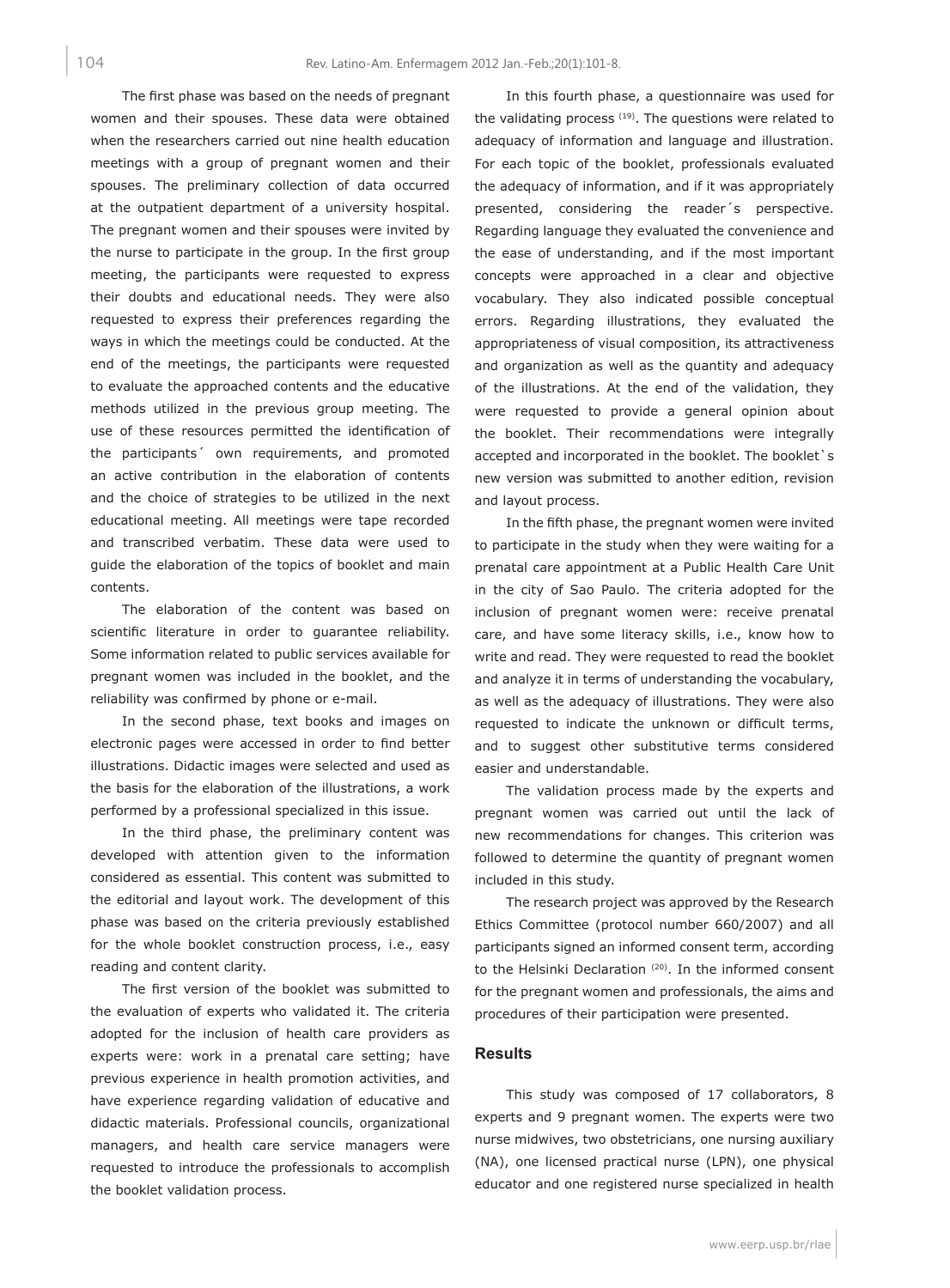promotion. Six of them had the title of specialist, two had master degree and two had PhD degree. Seven were working in a health care unit, four were professors, and three were researchers.

The pregnant women were from 15 to 33 years of age. Their occupations were the following: students (3), cleaners (2), housewives (2), supermarket worker (1) and unemployed (1). Years of formal education varied from primary to the university levels. All of them were living near to the Public Health Care Unit. The gestational ages were from 16 to 35 weeks; five of the pregnant women were having their first pregnancy, three of them were having their second pregnancy, and one had six pregnancies.

The first version of the booklet had 48 pages. It was printed in red and blue colors and the title was "Celebrating Life: Our Commitment with the Health Promotion of Pregnant Women". This title was maintained until the final version of the booklet.

In the experts´ validation process, suggestions related to information, language, and vocabulary were given. The main suggestions given for inclusion of information are shown in Figure 2. Moreover, they suggested the reformulation and exclusion of information, and reformulation of illustrations and vocabulary. The suggestions for inclusion were followed considering the editorial criteria and the scientific perspectives.

| Subject                                        | <b>Suggestions</b>                                                                                                                                                                                                                                                                                                                                                       |
|------------------------------------------------|--------------------------------------------------------------------------------------------------------------------------------------------------------------------------------------------------------------------------------------------------------------------------------------------------------------------------------------------------------------------------|
| Pregnancy changes                              | Relate headache with an emotional state<br>Associate vomiting in pregnancy with weight loss<br>Recommend oral hygiene and dental treatment<br>Recommend adequate eating habits to family members<br>Recommend water intake to prevent urinary tract infection                                                                                                            |
| Development of<br>pregnancy and baby<br>growth | Link tobacco, alcohol and other drugs to risks for the mother and baby<br>Indicate support services for chemically dependents<br>Recommend attention to hygiene and temperature of swimming pool for practice of physical activity<br>Indicate the frequency and duration of walking for pregnant women<br>Encourage dialogue between the pregnant woman and her husband |
| Childbirth                                     | Indicate the possibilities of choice for labor support<br>Clarify rights related to humanization of labor<br>Explain contractions characteristics on the days before the onset of labor                                                                                                                                                                                  |
| Postpartum                                     | Recommend physical activities for pregnant woman together with her baby<br>Recommend condoms for birth control                                                                                                                                                                                                                                                           |
| Breastfeeding                                  | Recommend hydration to stimulate production of breast milk<br>Advise about the risks of tobacco, alcohol and other drugs<br>Include the characteristics of breast milk<br>Include explanation about HIV vertical transmission<br>Include the rights of mother students<br>Indicate services to guarantee work rights                                                     |
| The Newborn                                    | Include the importance of family dialogue for child development<br>Recommend hygiene on the umbilical stump<br>Recommend hygienic diaper-changing<br>Explain the characteristics of crying<br>Warn about risks of smoking                                                                                                                                                |
| <b>Body Care</b>                               | Recommend practices of body care for family members                                                                                                                                                                                                                                                                                                                      |

Figure 2 - Suggestions made by experts for inclusion of information in the text according to the subject of the booklet

All the experts performed a positive evaluation of the booklet. The language was considered easy to understand and this aspect was highlighted as vital to promote the interests of pregnant women.

The main suggestions of pregnant women are shown in Figure 3. All pregnant women performed a

positive evaluation of the booklet. They considered that this kind of resource should be available for other pregnant women, considering its importance for doubt explanations and orientations, especially for pregnant women who have difficulties to access other kinds of information.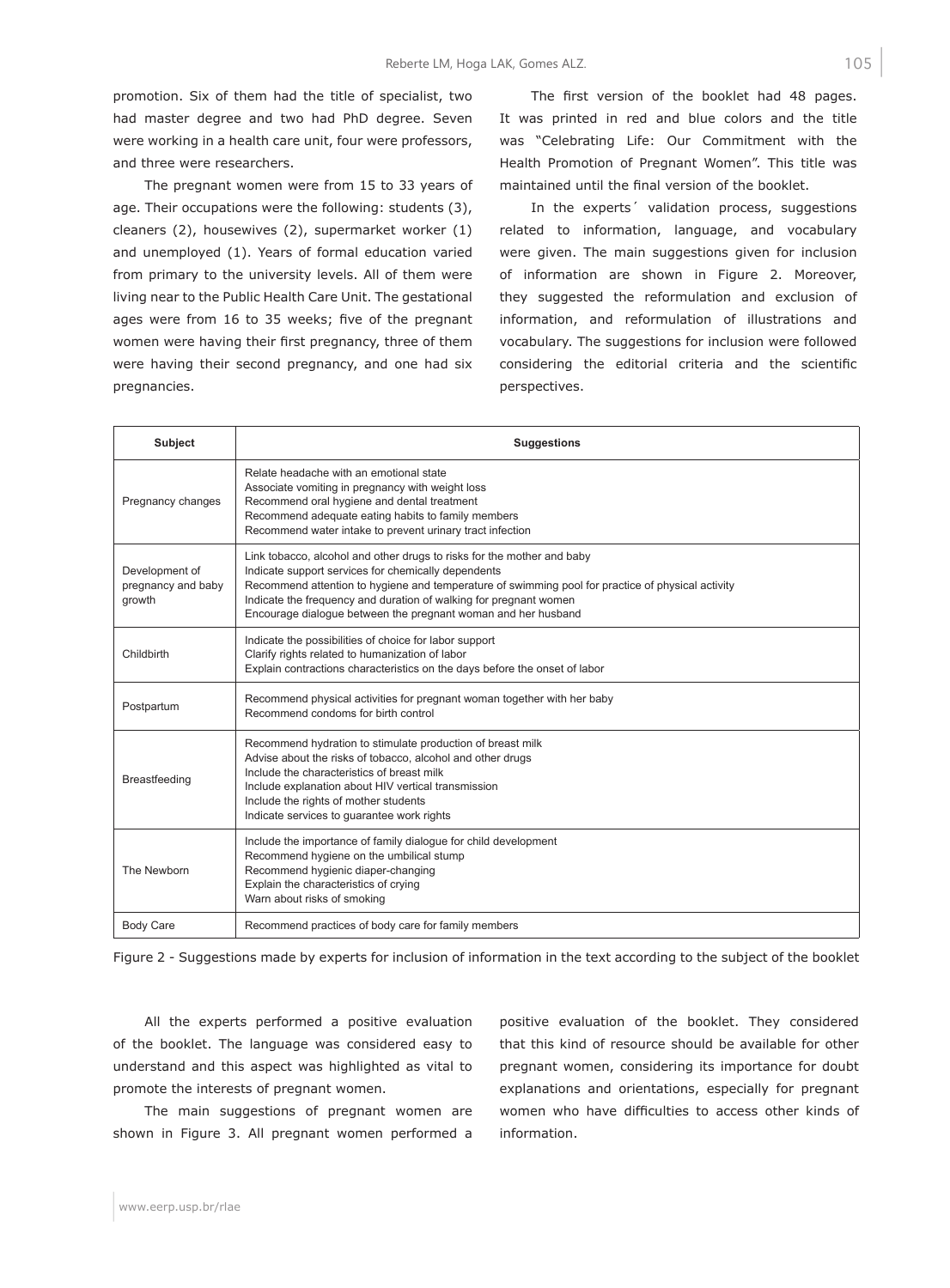| Words                                    | <b>Suggestions</b>                                                                                                         |
|------------------------------------------|----------------------------------------------------------------------------------------------------------------------------|
| <b>Flexible Muscles</b>                  | More flexible muscles and better prepared to move                                                                          |
| Your own milk can be used as a lubricant | Your own milk can be used for hydrating                                                                                    |
| Water aerobics                           | The exercises such as swimming and gymnastics (water aerobics) that can be done in the water<br>such as in a swimming pool |

Figure 3 - Suggestions made by pregnant women to change the vocabulary and words are listed according to their substitution in the booklet

The pregnant women´s own interpretations related to the booklet were the following:

*I am an expectant mother and I love this booklet. It teaches a lot of things and clarifies my doubts about baby movement and its causes. Also, it explains about the couple e.g., if we are allowed to have sexual intercourse in this period* (T.A)*; this booklet should be given to pregnant women by primary services and hospitals to explain doubts. I enjoyed and learned things that I did not know. Thank you* (T.A)*; I thought this work was very important because it is good for those who have little understanding about this, those who cannot study, and those who don't have an orientation* (G.S.F)*; I am a six-time pregnant woman and I know all about it, I thought it was a wonderful booklet and I did not have difficulty understanding the content, It will be great for other pregnant women* (S.P.B).

Their suggestions were included and also submitted to the editorial team, layout and final art process.

# **Discussion**

The adoption of the participative, communicative, and collective approach is recommended for the process of construction of the educational booklet. Its feasibility permits us to recommend the adoption of this approach for other initiatives.

In the process of construction of health education resources, the existence of a close interaction among the involved people is recommended (2). This interaction, associated with the commitment of the participation for the health promotion, is the main premise of the actionresearch methodology.

The content systematization procedure allows the review and up-to-date the content preserved after the group`s prenatal educational activity. The orientations given were based on scientific background. However, the participant's preferences, as well as, the culture and the professional judgment should be considered in the health education process (21).

The participation of experts in the evaluation of the booklet allows the adequacy of content to professional´s work context. The attendance of the participant´s

expectations, which could have different knowledge and interest in relation to who elaborates educative materials is considered essential in the process of construction of the educational resource (1).

The contribution of a professional specialized in communication was essential. This professional contributed to the conceptualization of the material, the editorial and layout work, since the beginning of the process. The participation of a professional specialized in communication is recommended in the process of the construction of such materials. In the framework of the SUS, there is a criticism directed to the lack of inclusion of these professionals. Usually, these professionals work only in a part of the process. Their participation in few steps of the process can result in fragmentation and prejudice the final quality of the educational materials (22). In this work, this fragility was overcome. The specificities of the knowledge of each professional were considered, and all of them have been involved in the whole booklet construction process.

The contribution of booklet readers, in this case, the pregnant women, permitted the construction of a booklet with easy vocabulary and illustrations. The evaluation of the booklet by the pregnant women demonstrated that its content was written according to their reality of life, considering their positive evaluation of the booklet.

In this way, the participative approach utilized during the phase of women´s educational needs was fundamental. This approach permitted the active contribution of pregnant women in the indication of the booklet`s contents, in order to correspond to their own demands. The search for collective solutions makes people work in their own issues and overcome their own problems(23).

It is necessary to make it clear that the booklet should be considered as a complementary educational resource available for pregnant women. Its contents can help them to adopt the decisions related to care according to their own preferences and values<sup>(24)</sup>. The consideration of pregnant women´s life experiences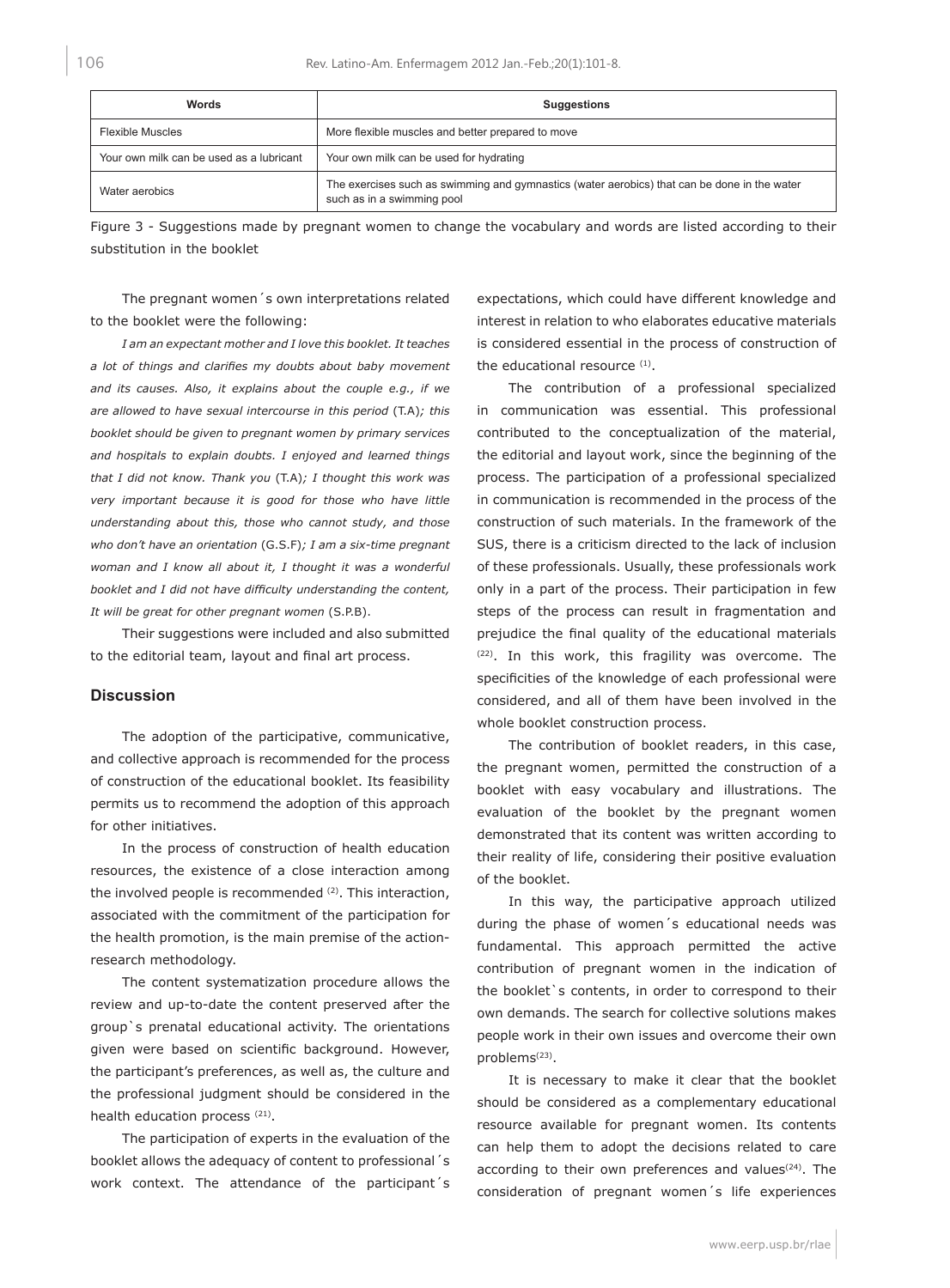and values during the health care process is considered essential for their empowerment.

Above all, with the construction of the booklet, it was intended to overcome the hegemony that has been established in health education. This experience means to recognize the *limitations of established knowledge* and admit another, which is not specialized in the wide identification of health needs and understanding of the contexts of life and resources used by the population. This prerogative considers that the right entails overcoming the prejudice included in the representation of clients, which implies respect, and tries to understand another voice in order to influence the new culture of the health sector (25).

The effectiveness of communication is one of the main aspects of human rights  $(26-27)$ . In this way, throughout the booklet elaboration process, the dialogue relationship between professionals and people assumes a main role for effective communication in care settings. In this situation, the professional hegemony would be overcome in the educational activities, and it requires a reflective attitude in the communication process (26).

## **Conclusion**

The main purpose of the creation of this booklet was to strengthen the potential of pregnant women and their family members and to promote health condition. The booklet is a support to professionals and pregnant women to overcome doubts and difficulties permeating the pregnancy and birth process.

The web version of the booklet is available to the public through the University web site. It represents an important step to improve the access to readers, but it is not enough to represent a source widely used by users of SUS through the availability of the print version in public health institutions.

It is highlighted that this booklet received a grant from the Incentive Award in Science and Technology for the SUS in 2009. It was recognized by the Brazilian Ministry of Health and it was released in different media. However, many efforts should be made to make the booklet available in a printed version for pregnant women attended at the SUS services. Further studies should be conducted to evaluate the effectiveness of the booklet as a source of information on prenatal care.

#### **References**

1. Echer IC. The development of handbooks of health care guidelines. Rev. Latino-Am. Enferm. 2005;13(5):754-7.

2. Carvalho MAP. Construção compartilhada do conhecimento: análise da produção de material educativo. In: Ministério da Saúde (BR). Secretaria de Gestão Estratégica e Participativa. Departamento de Apoio à Gestão Participativa. Caderno de educação popular em saúde. Brasília; 2007. p. 91-101.

3. Freire P. Pedagogia da autonomia: saberes necessários à prática educativa. 37a. ed. São Paulo: Paz e Terra; 2003.

4. Montano RS. Hospital Universitário da Universidade de São Paulo (HU-USP). Ambulatório. Manual da gestante. São Paulo; [s.d].

5. Secretaria de Estado da Saúde (SP-BR). Coordenadoria de Planejamento de Saúde. Departamento de Atenção Básica. Agenda da gestante. São Paulo: IMESP; [2004- 2005].

6. Thiollent M. Metodologia da pesquisa-ação. 14ª ed. São Paulo: Cortez; 2005.

7. Brydon-Miller M, Greenwood D, Maguire P. Why Action Research? Action Research 2003;1(1):9-28. doi: 10.1177/14767503030011002.

8. Hoga LAK, Reberte LMR. Action-research as a strategy to develop pregnant women group: the participants' perception. Rev Esc Enferm USP. 2007;41(4):559-66.

9. Di Mario S, Basevi V, Gori G, Spettoli D. What is the effectiveness of antenatal care? Copenhagen: World Health Organization; 2005. 25p. Supplement. [acesso 7 out 2010]. Disponível em: www.euro.who.int/ Document/E87997.pdf

10. Ministério da Saúde (BR). Secretaria de Políticas de Saúde. Parto, aborto e puerpério: assistência humanizada à mulher. Manual técnico. Brasília; 2001.

11. Formiga JFN Filho. Políticas de saúde reprodutiva no Brasil: uma análise do PAISM. In: Galvão L, Diaz J. Saúde sexual e reprodutiva no Brasil: dilemas e desafios. São Paulo: Hucitec; 1999. p. 104-62.

12. Ministério da Saúde (BR). Programa de Humanização do Pré-Natal e Nascimento. Informações para gestores e técnicos: manual técnico. Brasília; 2007.

13. Ministério da Saúde (BR). Política Nacional de Atenção Integral à Saúde da Mulher. Princípios e Diretrizes. Brasília; 2004. 82 p.

14. Wilkinson AS, Miller YD. Improving health behaviors during pregnancy: A new direction for the pregnancy handheald record. Aust N Z J Obstet Gynaecol. 2007;47:464-7.

15. Enkin M, Keirse MJNC, Neilson J, Crowther C, Duley L, Hodnett E, et al. Guia para atenção efetiva na gravidez e no parto. 3ª ed. Rio de Janeiro: Guanabara Koogan; 2005.